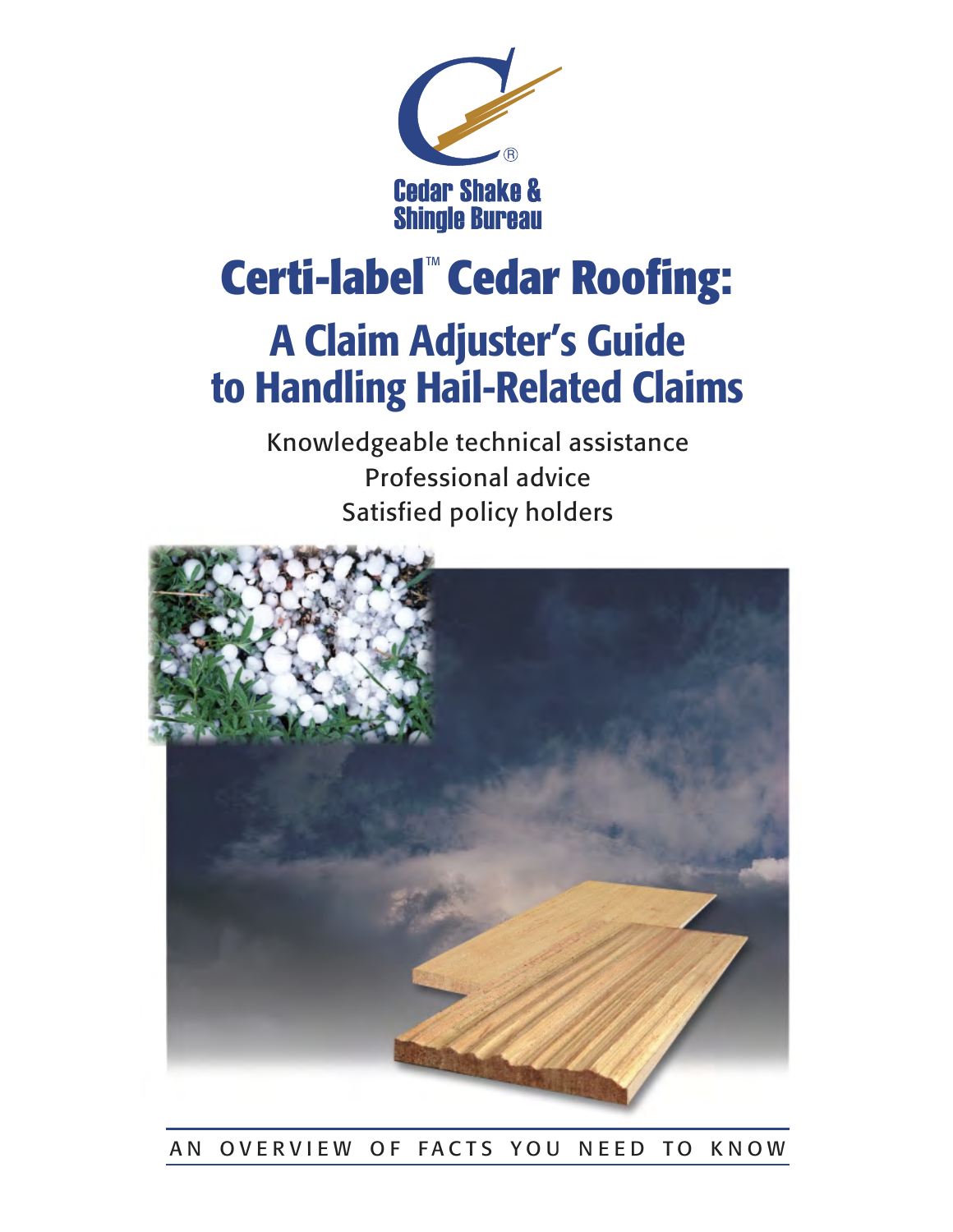## TABLE OF CONTENTS

| Facts about Cedar Roofs and Hail                                                                                | page 1       |
|-----------------------------------------------------------------------------------------------------------------|--------------|
| What is a 'Shake Shingle'?<br>(product types, wood grain)                                                       | page 2       |
| Cedar Shake and Shingle Bureau Overview<br>(mandate, membership, quality control)                               | page 3       |
| Installation: Quick Facts<br>(correct and incorrect installation examples)                                      | page 4       |
| Roof Application Reminders<br>(key points to remember)                                                          | pages 5, 6   |
| <b>Weathering Examples</b>                                                                                      | page 7       |
| General Facts about Cedar Roofs and Hail                                                                        | page 8       |
| Roof Inspection Overview                                                                                        | page 9       |
| Repair versus Replacement Costing                                                                               | page 10      |
| Frequently Asked Questions                                                                                      | page 11      |
| Pictures of Actual Hail Damage                                                                                  | page 12      |
| Non-Hailstorm Caused Damage Pictures                                                                            | page 13      |
| Repair                                                                                                          | pages 14, 15 |
| Certi-label™ Cedar Resists the Elements<br>(wind, hail [impact] and fire resistance;<br>environmental benefits) | page 16      |
| Index                                                                                                           | page 17      |
|                                                                                                                 |              |



*The recognized authority since 1915*

TEL: 604-820-7700 www.cedarbureau.org FAX: 604-820-0266 info@cedarbureau.com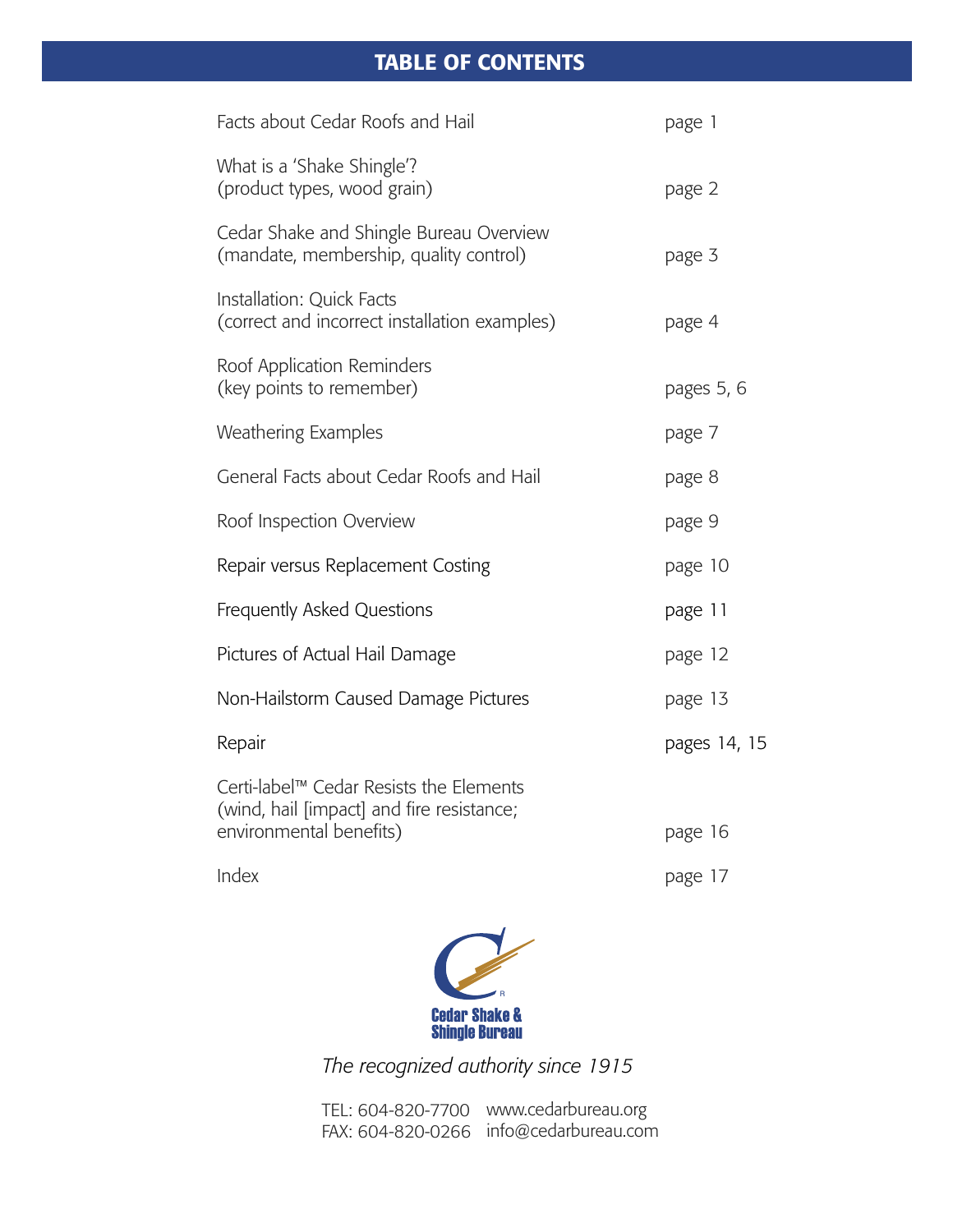## FACTS ABOUT CEDAR ROOFS AND HAIL

#### A typical scenario

An outbreak of hailstorms has just struck the Midwest. Some of the hailstones were over 2 inches in diameter. You've been called out to assess damage and look at homes to gauge claim amounts. Thousands of houses are affected and every single one is a family's special home.

Every family wants immediate claim assessment and roof replacement.

The local area is bombarded with media hype reporting gigantic hailstones that have literally wiped out the community. Contractors and insurance adjusters are converging on the area. Some overly aggressive stormchaser businesses are distributing misleading flyers and generally confusing homeowners. The resulting uncertainty hurts the ethical Approved Installer contractors who are trying to do a good job. You need to make quick and accurate assessments of the hail damage.

> *This is reality. This guide will help.*

## Why did the Cedar Shake and Shingle Bureau ("CSSB") get involved?

Insurance adjusters have contacted the CSSB with more and more questions over the past few years. It is believed that millions of dollars have been spent over the past decade on total roof replacements that really only needed simple repairs. Claims increase the cost of insurance for everyone. Over the long term, unnecessary roof replacements raise the cost of premiums for all policy holders. Keeping in mind that each situation requires an individual review, there is no doubt that roof repairs rather than total replacement are usually a much less expensive option for both the insurer and the policy holder.

The CSSB supports quality workmanship and accurate storm damage assessment. Certainly after a big storm many types of roofing products will incur damage and some will likely need total replacement. However, it is unlikely that every single home in the entire storm area will sustain irreparable damage. Equitable solutions exist, and are based on accurate "repair versus replace" claim methodology.

#### Facts you'll see inside:

- Basic product types and wood grain
- Correct and incorrect installation examples •
- Normal weathering of cedar products
- $\bullet$  Key inspection and hail concepts
- Repair procedures and costing formula
- Real hailstorm versus non-hailstorm caused damage •
- Certi-label<sup>™</sup> cedar products' test results
- References/contacts for more detailed assistance •

*Your time is valuable… You want to answer policy holder questions with facts and provide knowledge-based assistance… this guide will help.*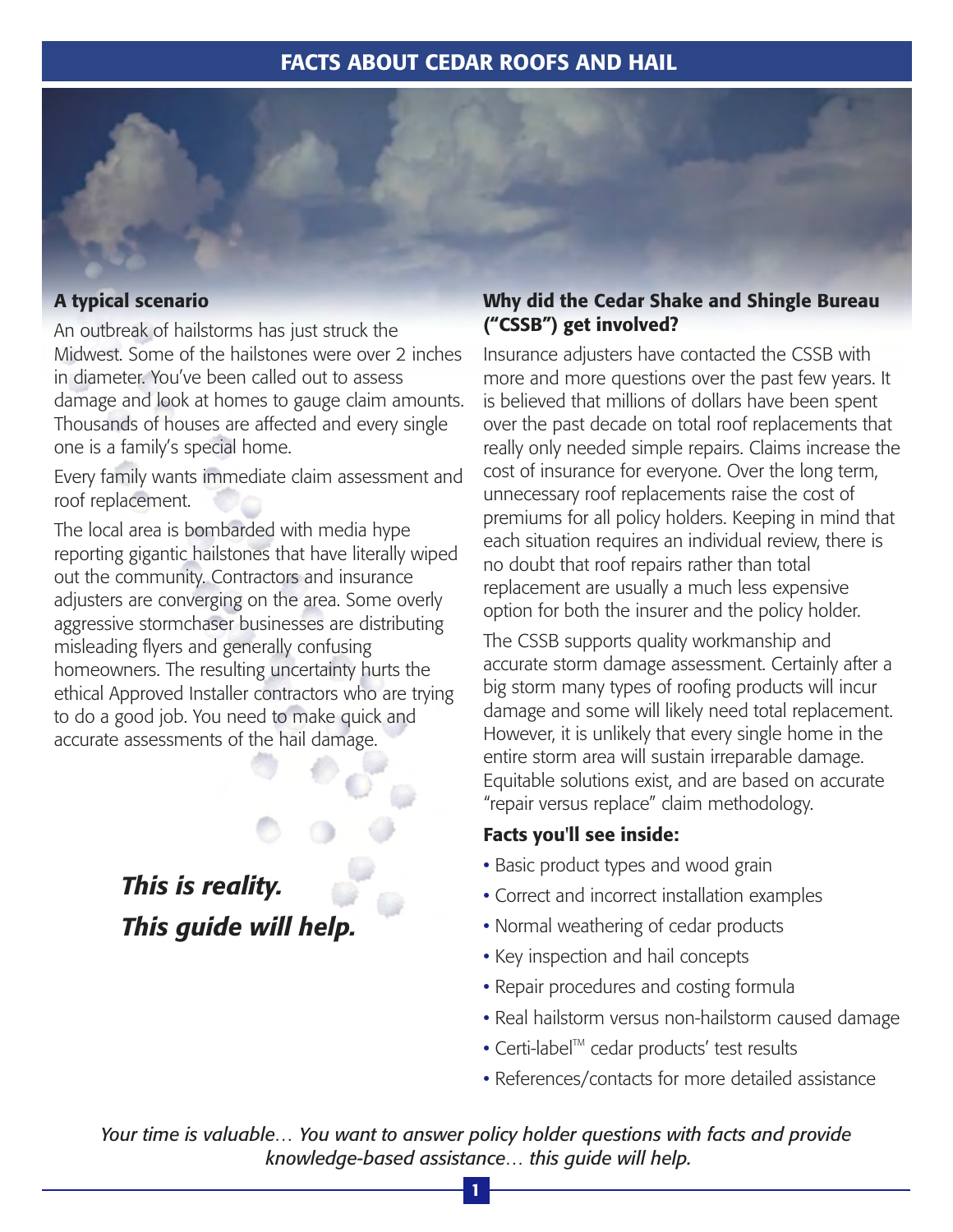## WHAT IS A SHAKE SHINGLE?



## This is a common question... but there is No Such Thing as a 'shake shingle'.

3 main product types (in total there are over 100 different products)



Certi-Split® Shake (Handsplit and Resawn): Split on one face, sawn on the back, used for a more rustic look.

(Top quality grade = Premium Grade)



Certi-Sawn® Shake (Tapersawn): Sawn on both sides, giving a tailored appearance with a heavier shadowline than a shingle. (Top quality grade = Premium Grade)



Certigrade® Shingle: Sawn on both sides, used for a tailored appearance. (Top quality grade = Number 1 Grade)



#### 2 main types of wood grain

Vertical Grain (also known as Edge Grain): annual growth rings form 45-90 degree angle with product surface.



Flat Grain: annual growth rings form less than 45 degree angle with product surface. Up to 20% flat grain is permitted in each Number 1 Grade shake bundle.

No flat grain is allowed in Premium Grade shakes or Number 1 Grade shingles.

Grading rules and other detailed brochures are available from the CSSB.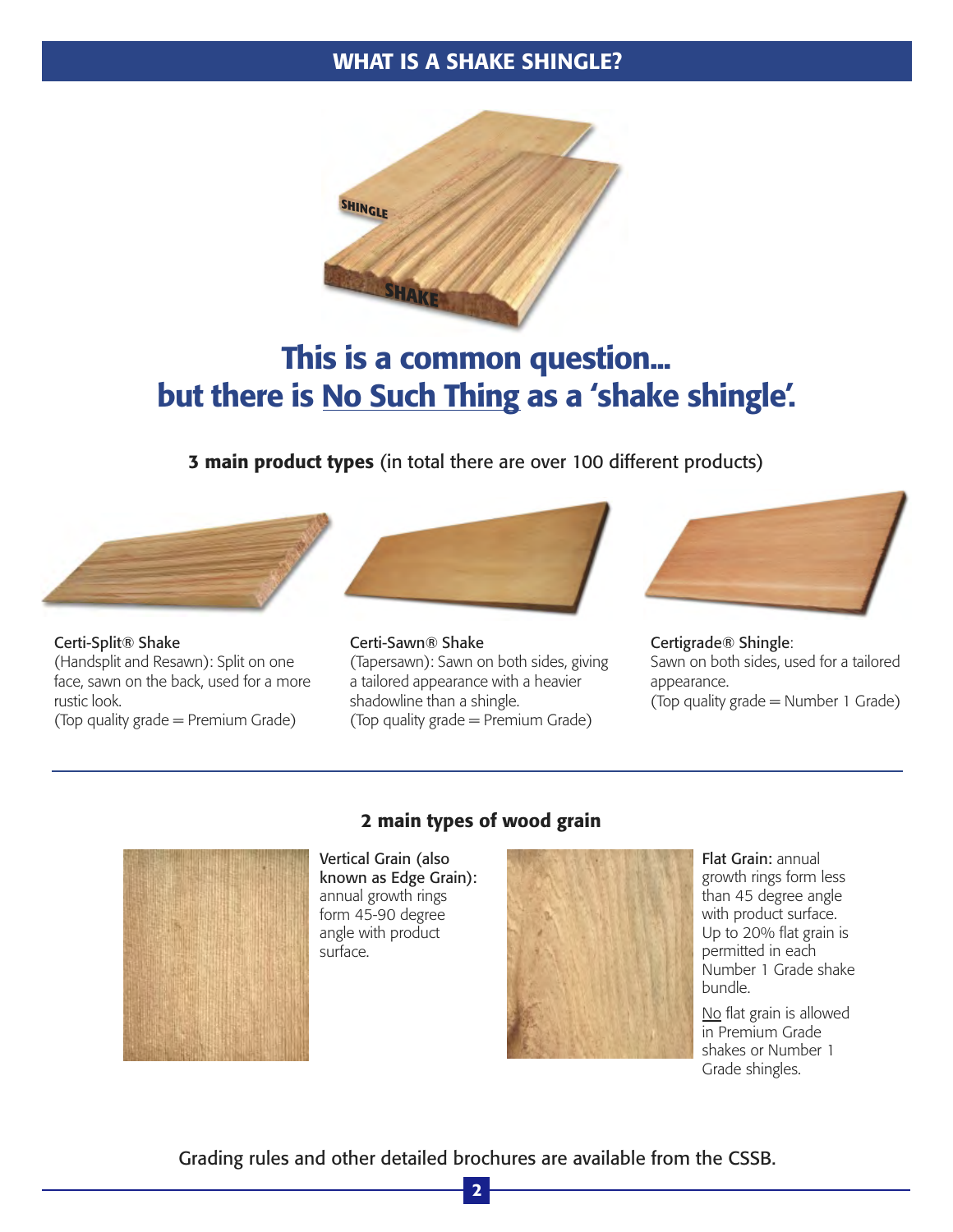The CSSB was founded in 1915. Its membership includes over 80% of the active manufacturers of cedar shakes and shingles and some 250 distributors, wholesalers, brokers, Approved Installers, associates, and accessory product and service providers. Representing the exclusive Certi-label™ brand of cedar shakes and shingles, members manufacture, sell, and install these products to only the highest quality standards.

## Quality Control

Cedar Shake and Shingle Bureau ("CSSB") manufacturing members, those who make Certi-label™ cedar shakes and shingles, are subject to stringent quality control regulations and inspections. The CSSB created and still writes the grading rules for the industry and these rules are incorporated into national building codes as the standard reference guide for commercial and residential projects. In order to ensure top quality products, the CSSB has spent significant time and money developing and managing an effective quality control program. The CSSB's unique quality control program is currently comprised of two parts:

1) Random, unannounced and frequent inspections of each manufacturer on the membership roster. These inspections are not set up in advance and are performed by trained professionals. These inspections ensure that grading rules are applied equally to all members to ensure product consistency.

2) The CSSB's own Cedar Quality Auditor. Employed by and directly answerable to the CSSB, this person travels on a different schedule from the inspectors, also performs unannounced mill visits, and provides a second set of eyes on the quality control procedures at member manufacturers. This process is unique to CSSB member manufacturers and the Certi-label™ brand. The Cedar Quality Auditor also provides in-field education for members and promotes the use and proper installation of top quality CSSB products. The CSSB stands firm on the belief that a stringent quality control program with unannounced inspections is the best way to ensure consistent quality and offer policy holders the products they require for a long lasting, upscale roof.

Contact the CSSB regarding:

- Technical assistance and literature
- Product type and installation demonstrations
- Education for insurance teams, homeowner associations and builders
- American Institute of Architects continuing education unit seminars
- Florida State Course Provider classes

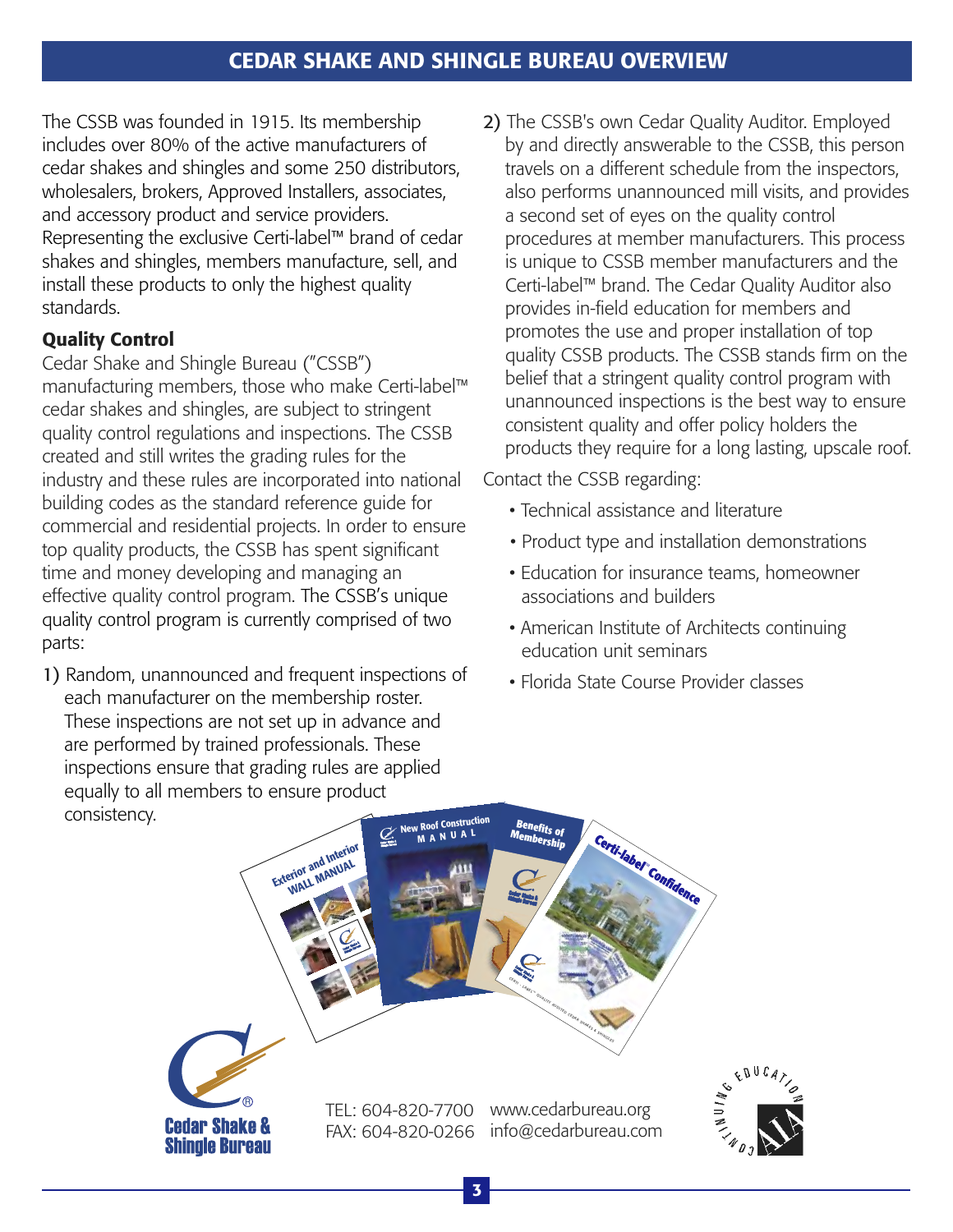## INSTALLATION: QUICK FACTS

## *These photos demonstrate correct installation of cedar shingles:*

Some practices to note:



Proper keyway width



Concealed fasteners **Concealed fasteners Concealed** 



Quality product



*These photos demonstrate incorrect installation of cedar shingles:*

Some practices to avoid:

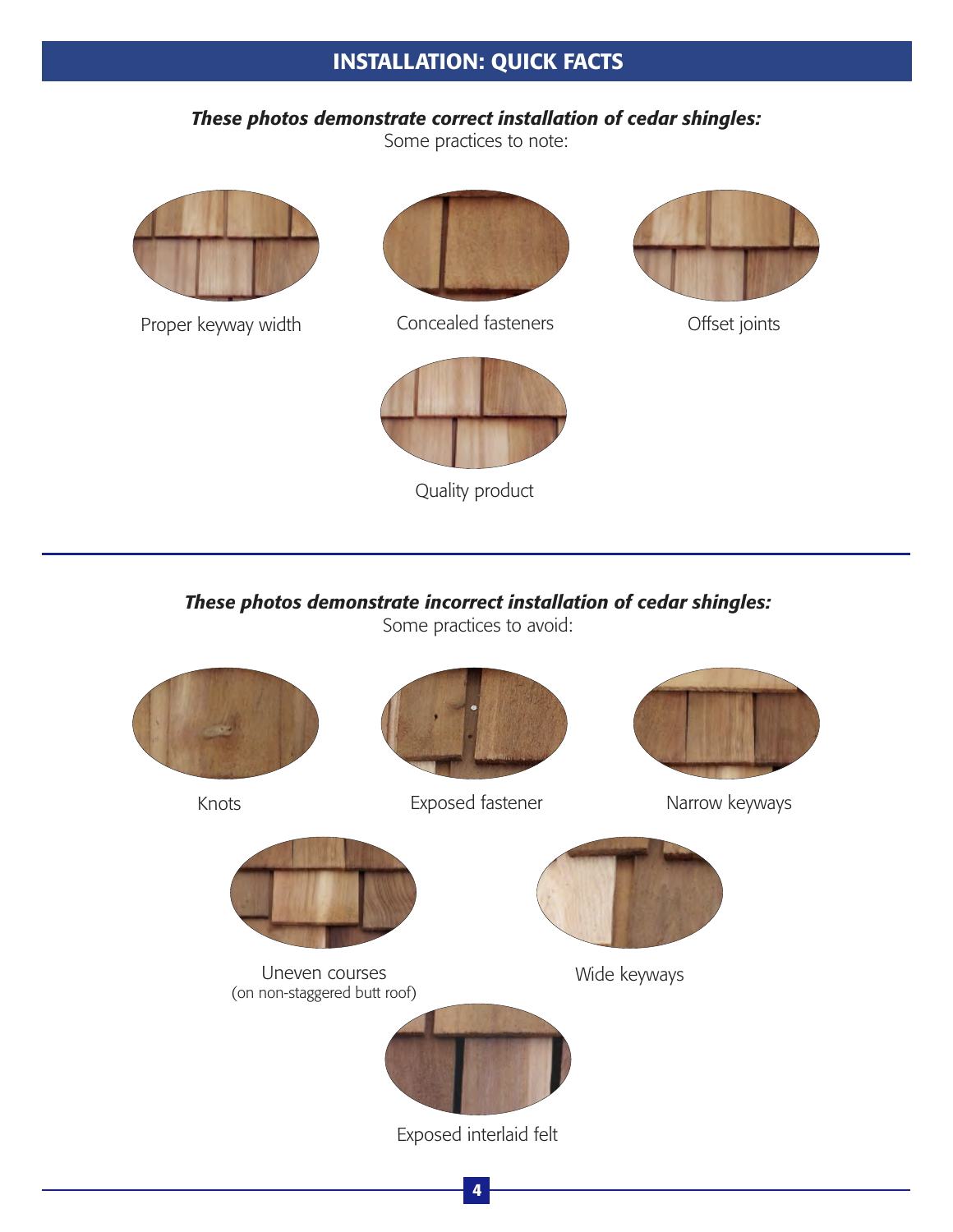#### ROOF APPLICATION REMINDERS



#### IMPORTANT NOTE:

Although spaced sheathing is acceptable in some areas, the only solid sheet sheathing tested with Certi-label<sup>™</sup> cedar shakes and shingles is plywood. It is the CSSB's understanding that the insurance industry prefers solid sheathing on roofs due to its contribution to improved redistribution of loads induced by wind or seismic events. Contact the CSSB for more details on this issue.

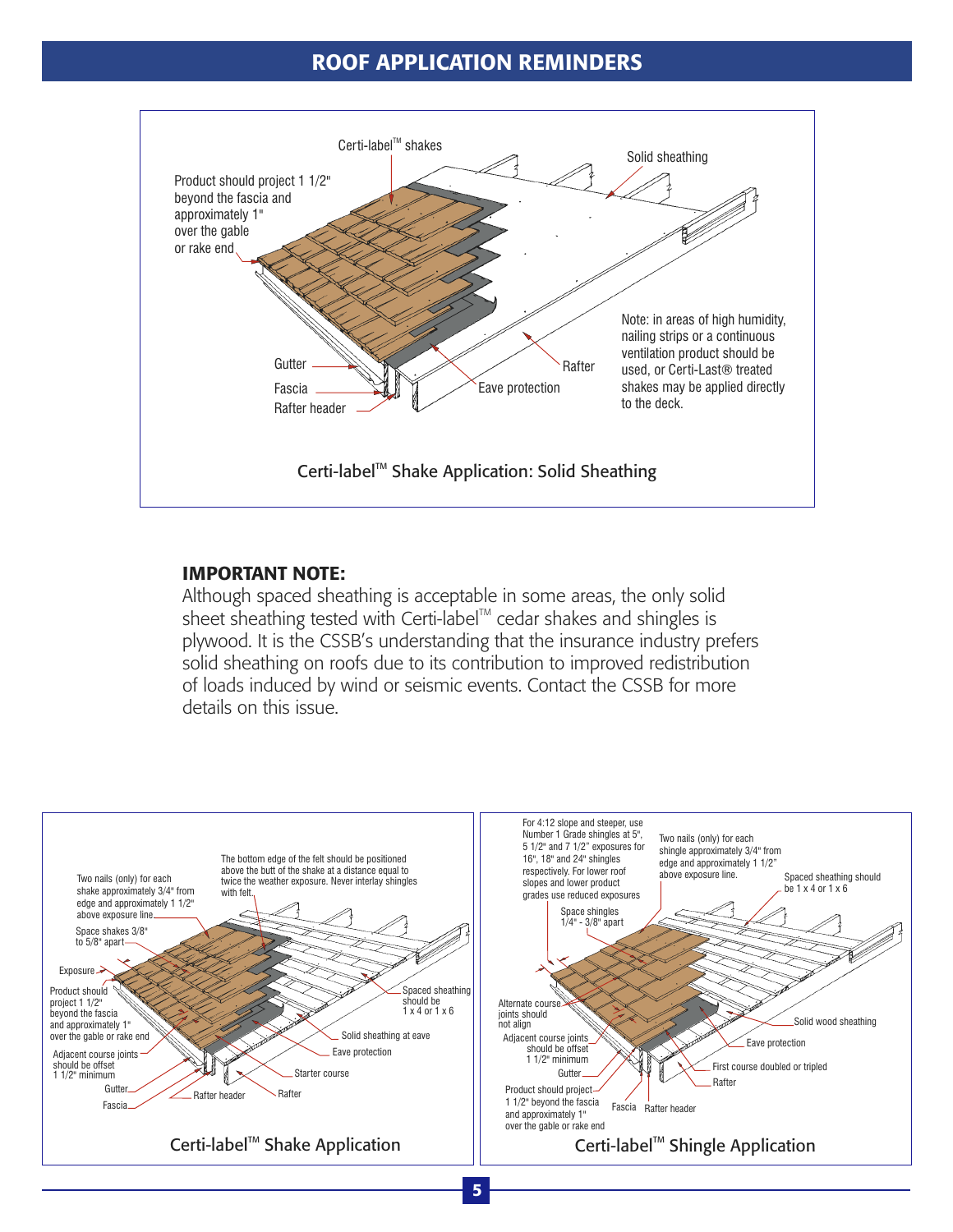## ROOF APPLICATION REMINDERS

- Be sure that interlay felt on shakes does not extend below a line that is twice the exposure above the butt (i.e. on a 24" shake at 10", exposure would have felt applied 20" above the butt)
- Never interlay shingles with felt
- Keyways must not be aligned and must be a minimum 1 1/2" offset from the course above
- There is no flat grain allowed in Number 1 grade shingles. (Up to 20% flat grain is allowed in each Number 1 grade shake bundle). It is important to note this distinction.





## *For more details visit www.cedarbureau.org*

for the online version of the CSSB's New Roof Construction Manual which shows installation of Certi-label™ cedar roofs. You may also order a free printed copy from the CSSB office.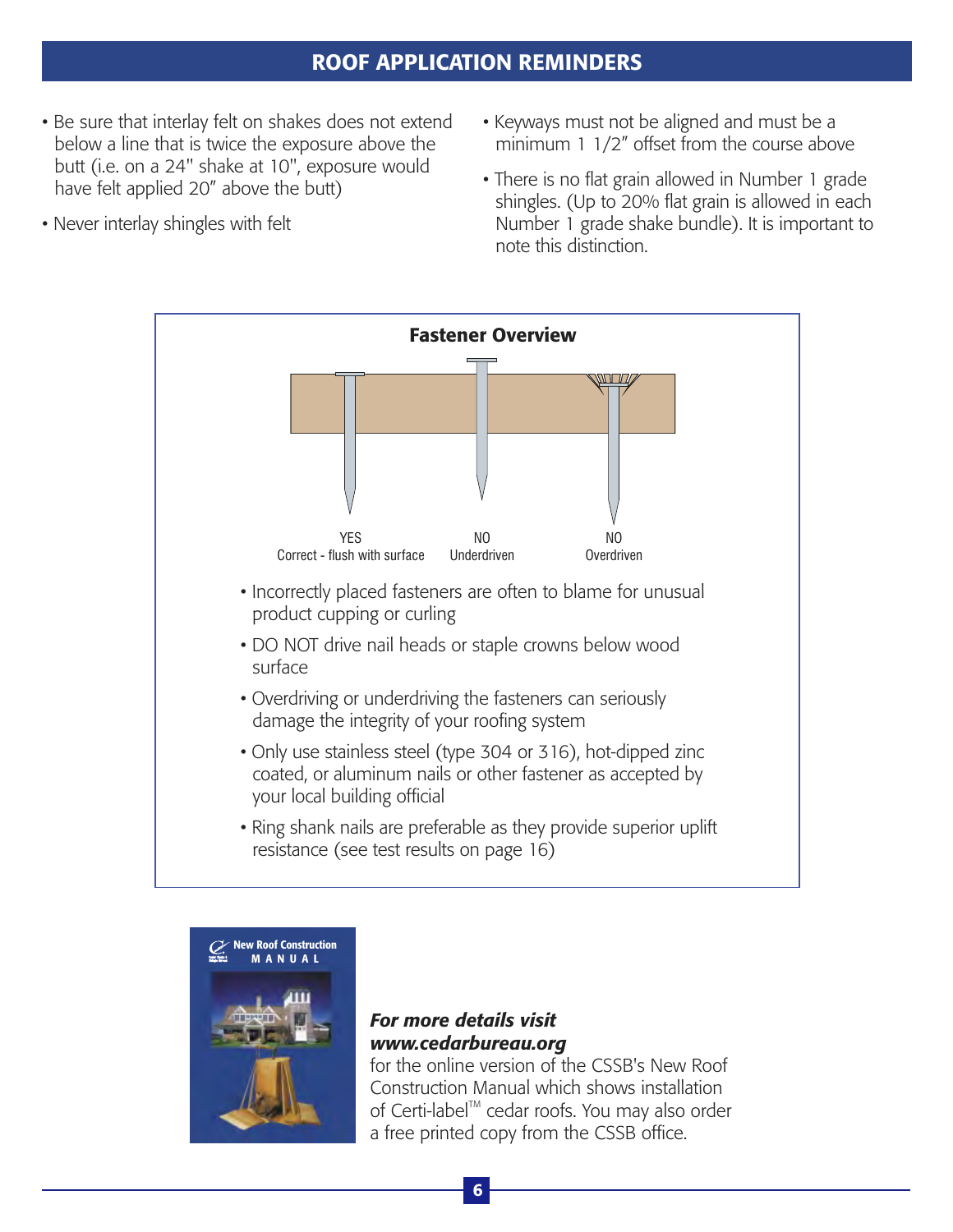#### WEATHERING EXAMPLES

#### NORMAL WEATHERING

The average shake or shingle will weather to a gray color within 6 - 9 months. A certain amount of splitting and curling is normal for cedar shake and shingle products as they age. Some examples are shown below:



Photo courtesy of Haag Engineering Co.

Natural weathering split (note no new cedar color between cracks). Splits are a natural occurrence and no cause for alarm unless felt or the roof deck is exposed. Cedar shake roof systems are 3-ply systems with 2 layers of shakes and 1 layer of interlaid felt. Cedar shingle roofs are 3-ply systems with 3 layers of shingles.

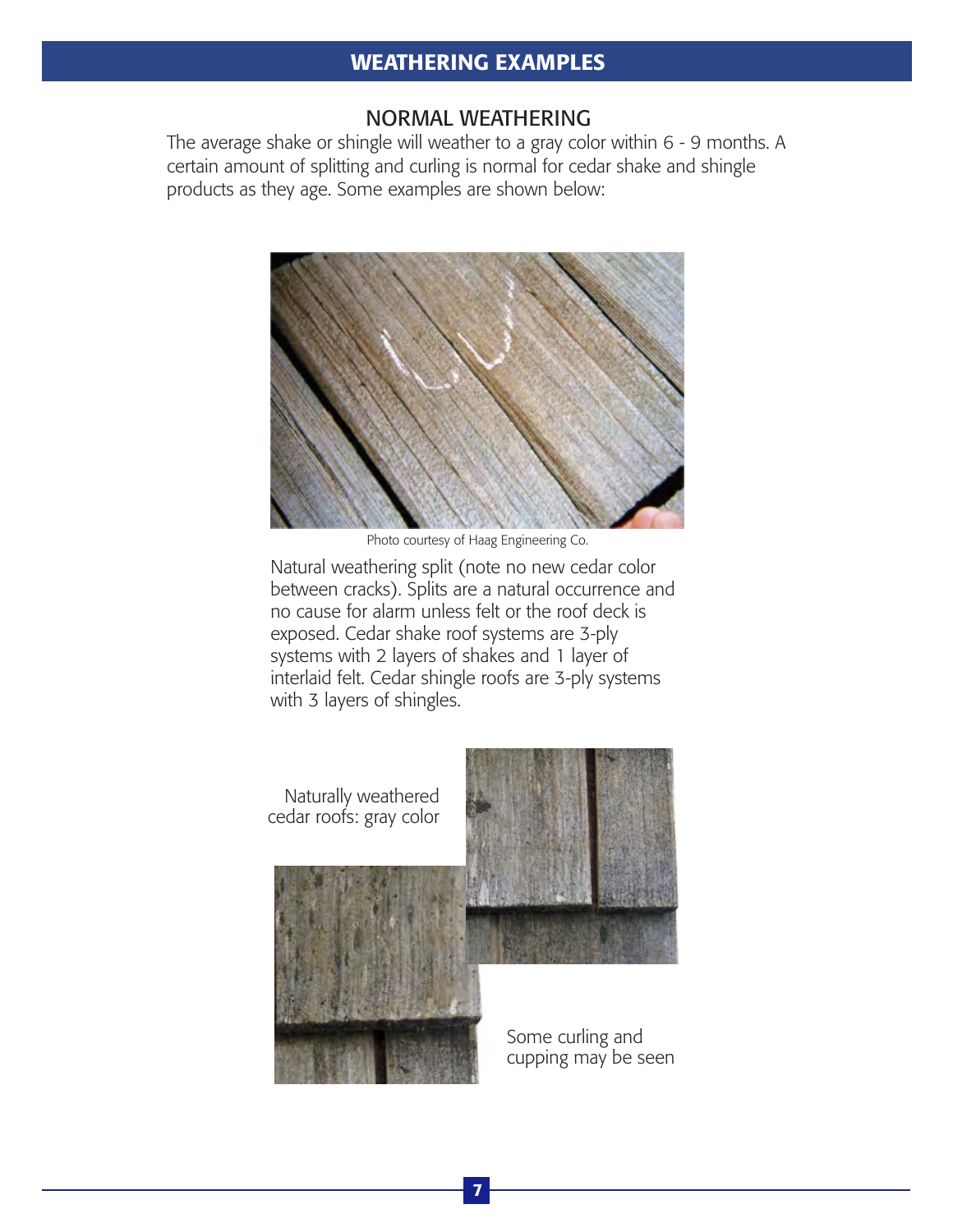## Quick Facts about Hail Itself

(Source: Haag Engineering Co.)

- Hail is not always perfectly round
- Hail falls in a random pattern with a distribution of hailstone sizes. Some hailstones may damage a shake or shingle, some may only leave a dent that will weather away over time, while others leave no mark at all.
- Large hailstones fall farther apart, and come with more impact energy, than smaller hailstones
- The National Weather Service definition of severe hail is one which produces 3/4" inch diameter hail or larger. *(Source: www.crh.noaa.gov/lmk/spotter/slide76.html)* Hailstones of this size, and sometimes even larger, often do not damage cedar shakes and shingles.

In 2003, the National Weather Service reported a hailstone measuring 7 inches in diameter located in Aurora, Nebraska.

*(Source: http://news.nationalgeographic.com/ ) news/2003/08/0804\_030804\_largesthailstone.html*

Various descriptions of hailstone sizes have evolved over the years, and the cedar roofing industry uses the following:

- Pea size  $\frac{1}{4}$ "
- Marble size  $1/2 3/4$ "

## Cedar Roofs and Hail

- Cedar roofs can rebound from minor cosmetic hail impact leaving virtually no trace of the storm after normal weathering is allowed to take its course
- Cedar roofs do not always need to be completely replaced after a hailstorm
- As with any roofing product, cedar roofs do need to be applied with care and skill. An Approved Installer member of the Cedar Shake and Shingle Bureau is a wise choice. Check www.cedarbureau.org for a list of current members in the local area. These contractors are required to carry all appropriate licenses and liability insurance, offer a workmanship guarantee, have an established business, and provide proper cedar roofing experience, thus giving peace of mind to you and your clients.
- Sometimes it is better to repair a roof rather than completely replace it (use appropriate analysis, information in this brochure, and insurance industry worksheet tools to make your determination).

Each storm is unique and provides endless learning opportunities for scientific research!

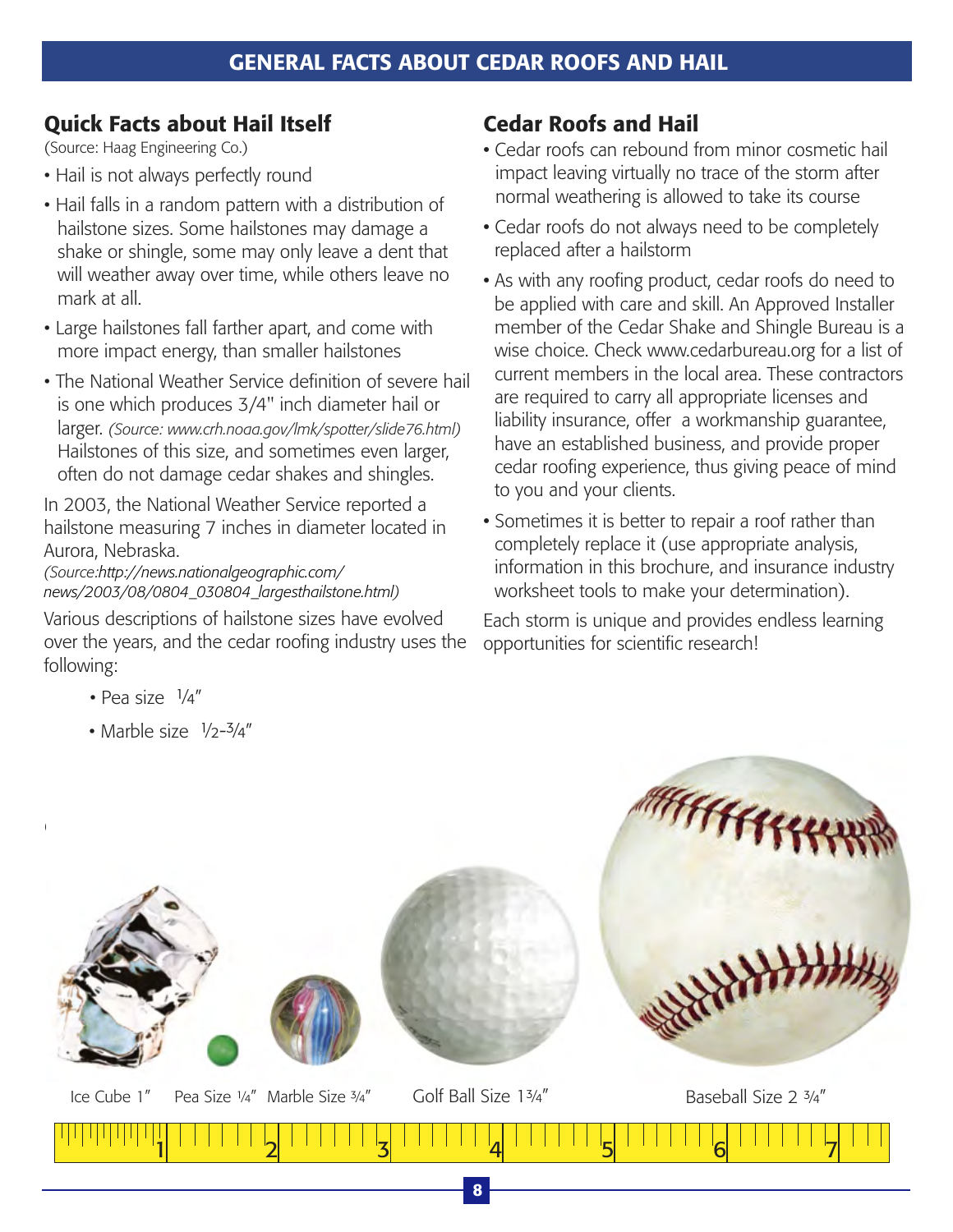## Performing an inspection on a hail impacted roof

There are some basic tools and knowledge one needs when inspecting a roof:

- Safety: use proper precautions to ensure your safety. Shoes, ladders, harnesses, and training should all work together. Roof damage cannot be accurately determined from the ground, with binoculars, or from the top of a ladder.
- Worksheet: you will need to accurately mark down, among other items, the roof area, age, decking, flashing type, installation and product quality, slope, size, number of splits, environment, overhanging vegetation, and storm pattern. Ask your company for a sheet that allows you to record the site accurately and efficiently.
- Education: learn what is damage and what is not. Don't be fooled by fraudulent claims. Check if the policy language provides for cosmetic repair and/or replacement. Contact an expert if in doubt. Experts can be independent and licensed roofing contractors or consultants who can provide a second opinion for challenging situations. Contact the CSSB for referrals.

## Is this all the information available?

The CSSB can provide/source more details on many different topics. This brochure is only intended to offer a brief overview of cedar roofing materials. More details regarding cedar roofs and installation, storm resistance, care and maintenance, and testing results are available.

#### What is the best way to get more information?

Additional, free information is available from the CSSB:

- www.cedarbureau.org
- info@cedarbureau.com
- tel: 604-820-7700
- fax: 604-820-0266

#### Does the CSSB offer other educational services?

Yes. CSSB staff offer free educational seminars, traveling across the country, speaking to a variety of audiences. Scheduling is arranged through the CSSB office.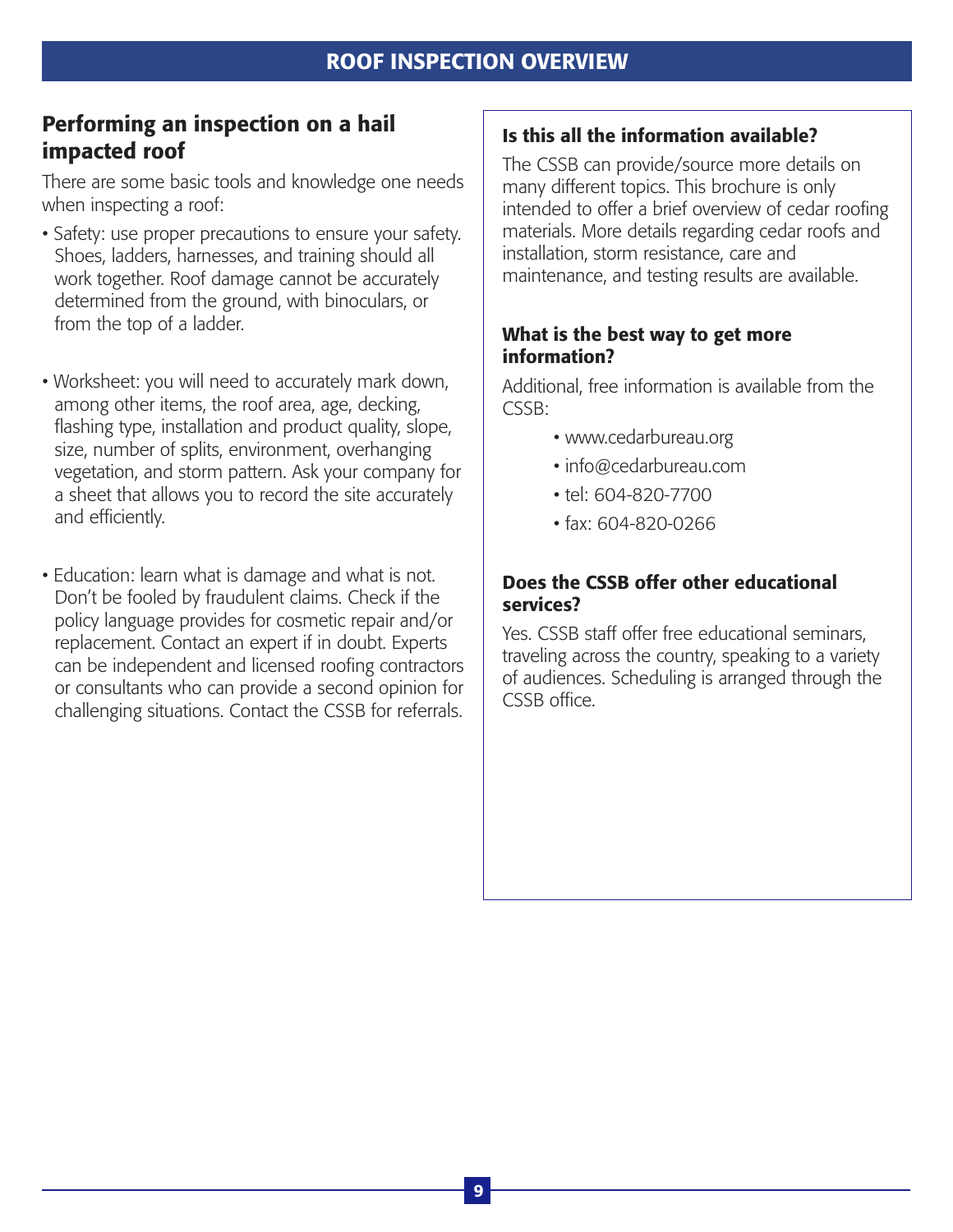## REPAIR VERSUS REPLACEMENT COSTING

Claim Adjusters can rely upon the scientific merits of the Repair Cost Formula as explained in "Protocol for Assessment of Hail-Damaged Roofing", written by Timothy P. Marshall and Richard F. Herzog of Haag Engineering Co. ("Marshall and Herzog"), and published in the Proceedings of the North American Conference on Roofing Technology in 1999.

## The repair cost formula listed by Marshall and Herzog is as follows [CSSB editorial comments in square brackets]:

## $RC=D \times U \times R \times A$

- **RC**=the cost to repair the entire slope (in dollars)
- **D**=the number of damaged shingles or shakes per roofing square
- **U**=the unit cost to repair a shingle or shake (in dollars)

[Check in local area for current cost factor here]

**R**=the repair difficulty factor

[R= 1, 1.5 or 2.

1=good condition,

1.5=fair condition,

2=poor condition]

**A**=the actual area of the slope (in roofing squares)

[One square is equivalent to 100 square feet of roofing area]

## Sample Calculation #1:

```
D=15I\equiv10R=1A=20RC=15 x 10 x 1 x 20
RC=$3,000
As shown, the cost to repair 20 squares of lightly 
damaged product is a much more acceptable 
cost than the cost of tearing off the entire roof.
```
## Sample Calculation #2:  $D = 45$  $1 = 10$  $R=2$  $A=20$  $RC=45 \times 10 \times 2 \times 20$ RC=\$18,000

This is an example showing how a cost benefit analysis of repair versus replacement is needed.

Keep in mind that different regions of the country as well as size of catastrophe, are factors contributing to labor and hence repair unit cost factors.

One should consider replacement of the damaged roof/roof segment when repairs will cost 80% or more of the replacement cost. Be sure to factor in any relevant replacement product costs of hip and ridge, valleys, re-decking, tear off, and other more complicated area work. It is important to note that alternative products may require full re-decking or substrate reinforcement for load bearing capacity, which will increase costs. As discussed in Marshall and Herzog, correct assessment protocol will ensure that the repair versus replacement decision is made accurately.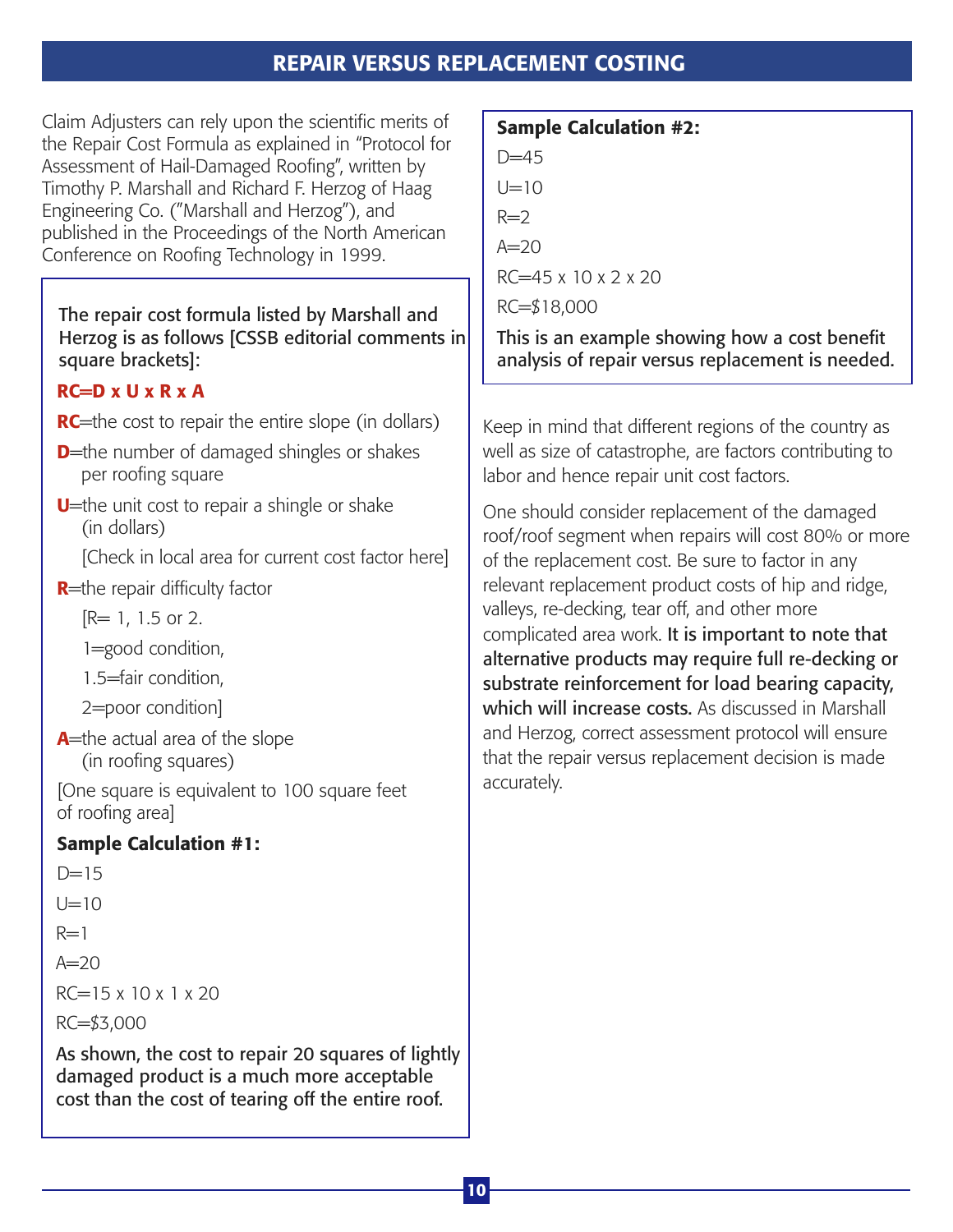## FREQUENTLY ASKED QUESTIONS

The Cedar Shake and Shingle Bureau ("CSSB") is the industry's not for profit trade association that was founded in 1915. Representing a wide range of member products and services, the CSSB can source the answers you need. Here are answers to some frequently asked questions:

#### 1) Are all cedar roofing materials impact resistant?

 $C$ erti-label<sup>™</sup> cedar roofing products have successfully undergone UL 2218 impact resistance testing, obtaining Class 3 and Class 4 ratings, depending upon product type. UL 2218 testing is conducted by dropping a series of steel balls from certain heights onto a roofing deck. Class 3 steel balls used are 1.75 inches in diameter and Class 4 steel balls used are 2 inches in diameter. A list of currently approved products is available from the CSSB.

#### 2) How many storms can a cedar roof experience before the product is damaged?

This question is, unfortunately, impossible to answer accurately as storms range in intensity, hailstone size and duration, among other things. Each storm is unique and roofs should be assessed on an individual basis to determine the ultimate effect of the storm, regardless of roofing product type. Certi-label<sup>™</sup> cedar products have met the highest impact resistance standards required by the insurance industry, and these standards are applied equally to all products, including the alternative product types.

#### 3) How many years are cedar roofs guaranteed?

The CSSB currently administers a limited product warranty for 20 or 25 years, depending upon product type. Some CSSB members offer their own independent limited product warranty ranging from 30 to 50 years, depending upon product type.

#### 4) How many suppliers of this roofing material are there in the United States?

The CSSB currently has over 350 members ranging from manufacturers, brokers, distributors, wholesalers, retailers, Approved Installers, associates and more. For the most up to date member list, please visit the CSSB's informative website at www.cedarbureau.org

#### 5) What is the average cost of a cedar roof?

As a matter of long-established policy, the CSSB does not supply pricing information.

#### 6) How do I identify a Certi-label™ cedar shake or shingle in the field?

CSSB member products are the only ones labeled with the distinctive Certi-label™ brand.

There are several methods to identify Certi-label™ brand products in the field. Here are some examples:

- Roofing contractors sometimes staple bundle labels to the rafters inside the attic
- The city may require a copy of the product label to be on file with the housing permit

![](_page_12_Picture_17.jpeg)

- A copy of the label may be attached to the roofing contractor invoice or specification sheet
- The CSSB could have a warranty on file for this job (call or email the CSSB to inquire)
- Some areas require the individual stamping of products on the side face down to the weather i.e. the side touching the roof deck. This is especially the case for products that have been tested for impact resistance and are UL 2218 rated.

#### 7) How are UL-2218 test decks constructed?

These decks are made from 15/32" plywood. Plywood is the substrate used in the testing environment to equalize testing protocols across a variety of product types. Although spaced sheathing is acceptable in some areas, the only solid sheet sheathing tested with Certi-label<sup>"</sup> cedar shakes and shingles is plywood. It is the CSSB's understanding that the insurance industry prefers solid sheathing on roofs due to its contribution to improved redistribution of loads induced by wind or seismic events. Contact the CSSB for more details on this issue.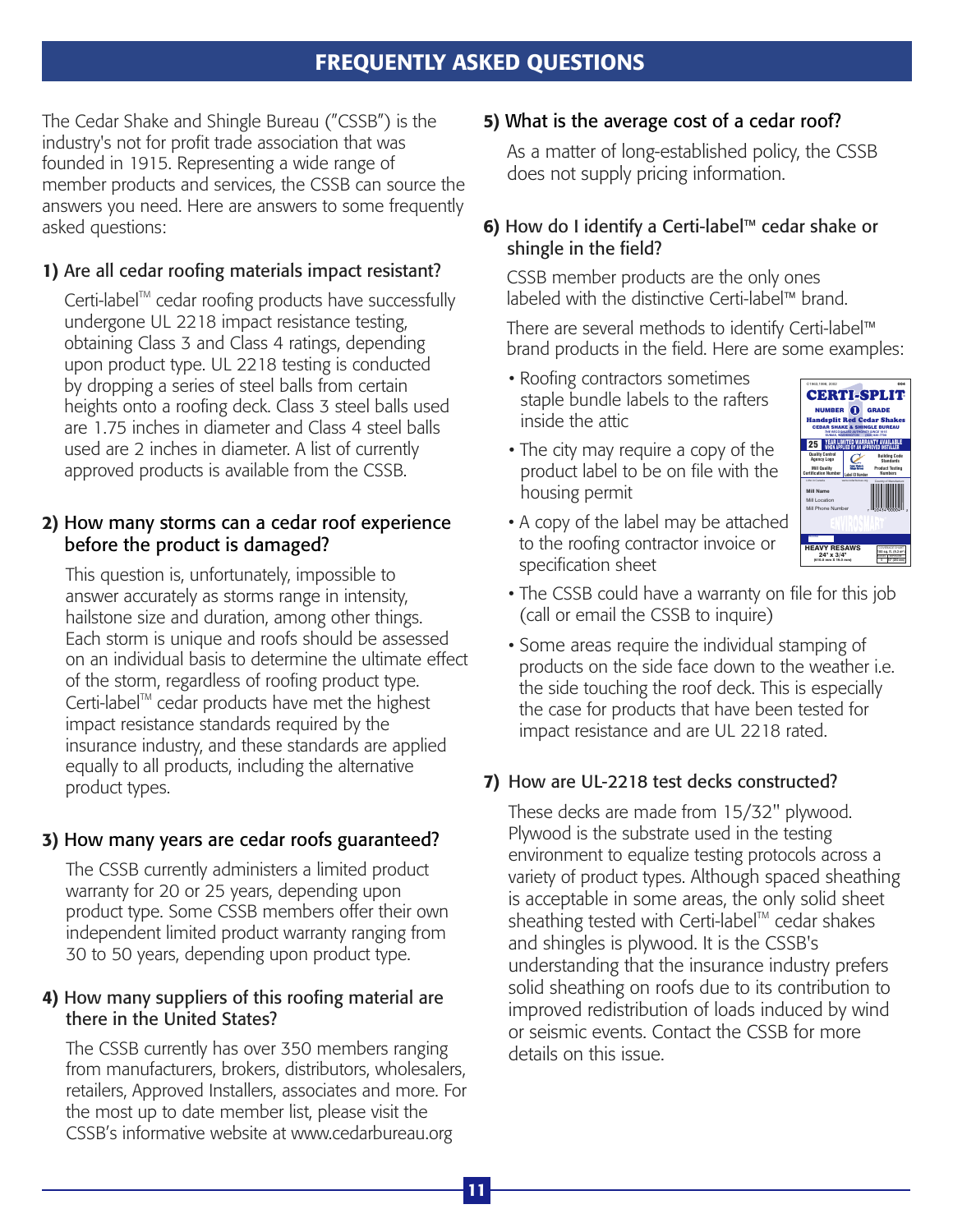## PICTURES OF ACTUAL HAIL DAMAGE

![](_page_13_Picture_1.jpeg)

a) Hail impact split

![](_page_13_Picture_3.jpeg)

b) Weathering split and small hail impact marks

![](_page_13_Picture_5.jpeg)

c) Many small hail impact marks, but no splits in shingle

Photos courtesy of Haag Engineering Co. 12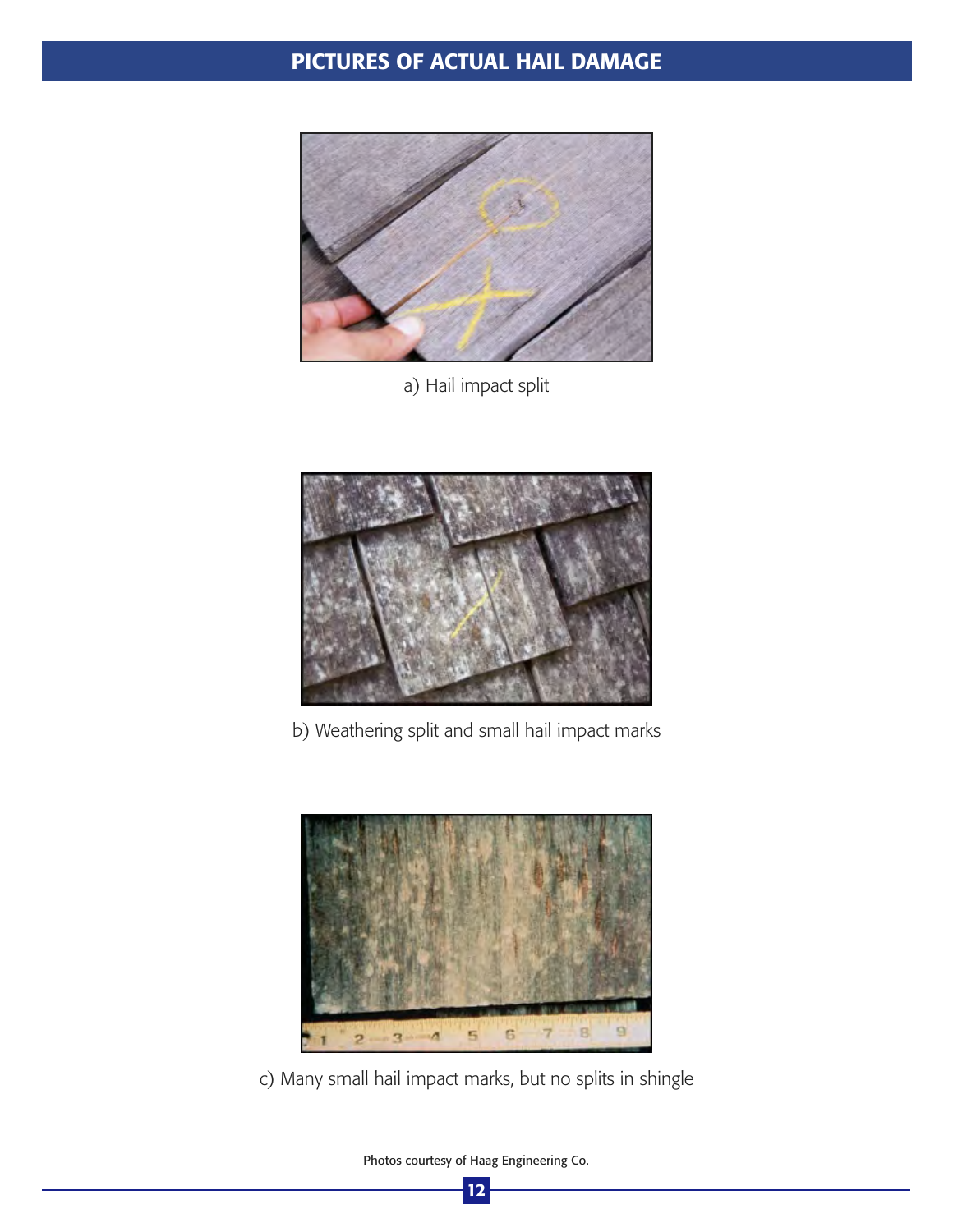## NON-HAILSTORM CAUSED DAMAGE PICTURES

![](_page_14_Picture_1.jpeg)

d) Intentional ballpeen hammer damage (*note regular pattern)*

![](_page_14_Picture_3.jpeg)

e) Footfall split damage *(note no denting and new cedar color)*

![](_page_14_Picture_5.jpeg)

f) Actual pressure washing damage (... yes, it really is!)

*Note the power of the pressure washing machine. This type of damage is typically caused by inexperienced personnel. Contact the CSSB for its care and maintenance brochure to obtain more guidance in this area.*

Photos d) and e) courtesy of Haag Engineering Co.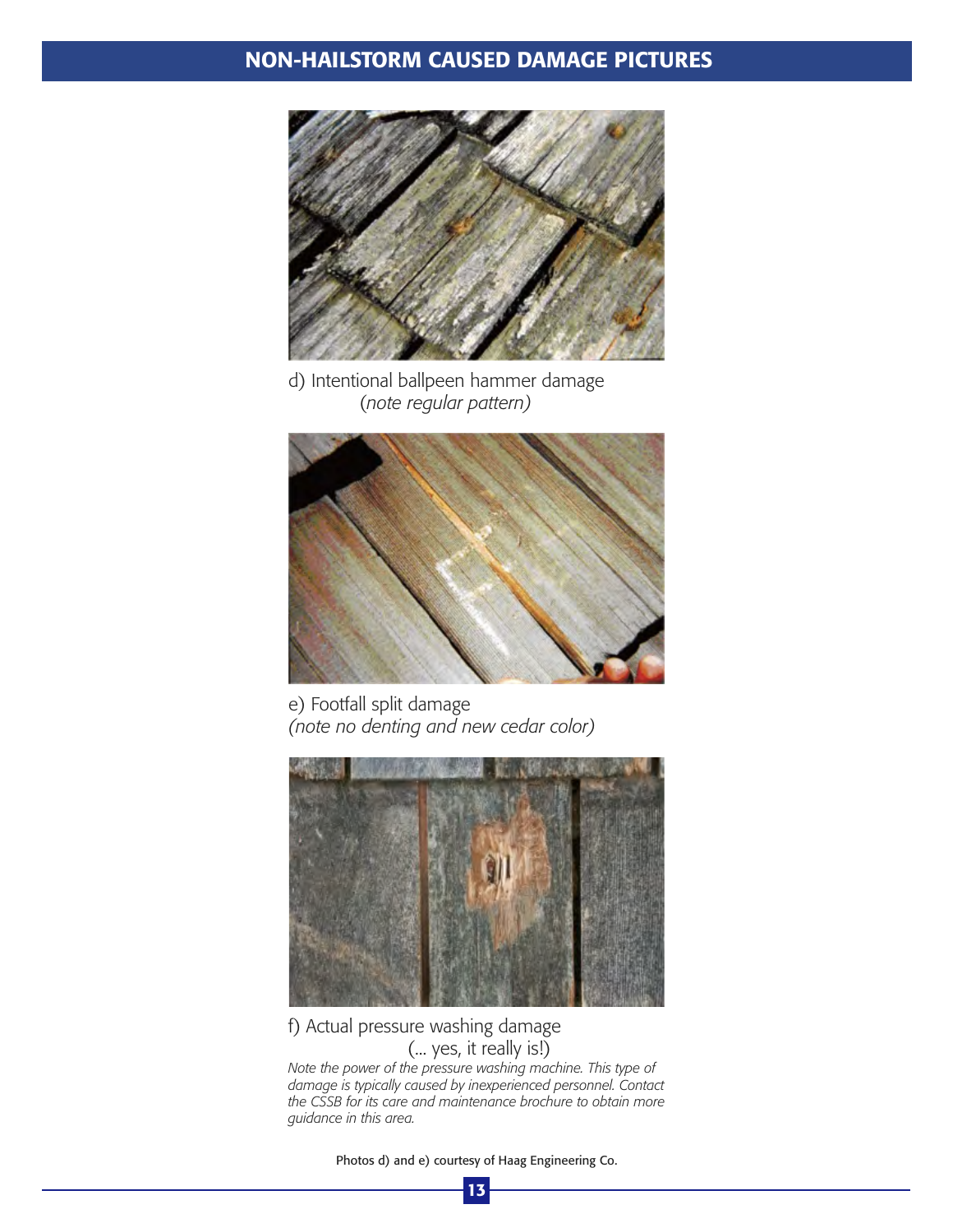## REPAIR

Repair Methods: This is one of the correct methods of replacing a cedar shake. For other approved methods, please contact the CSSB.

## Example: Replacing

The CSSB advocates informed re-roofing and repair assessment. Repairing a cedar roof is possible and here are some simple steps to follow:

![](_page_15_Picture_4.jpeg)

Slide ripper tool up under damaged shake and hook nail.

![](_page_15_Picture_6.jpeg)

Push ripper tool down and cut nail (repeat on second fastener).

![](_page_15_Picture_8.jpeg)

Pull out shake.

![](_page_15_Picture_10.jpeg)

Install new shake so that the butt is approximately 1/2" to 3/4" below other shakes in same course. Insert nails at 45° angle adjacent to covering course above.

![](_page_15_Picture_12.jpeg)

Tap butt of shake up using piece of wood to protect butt.

![](_page_15_Picture_14.jpeg)

Repair is completed.

#### Matching new cedar to old cedar

New cedar shakes and shingles will typically weather to an attractive gray color within 6 - 9 months. This fact is dependent upon local environmental conditions.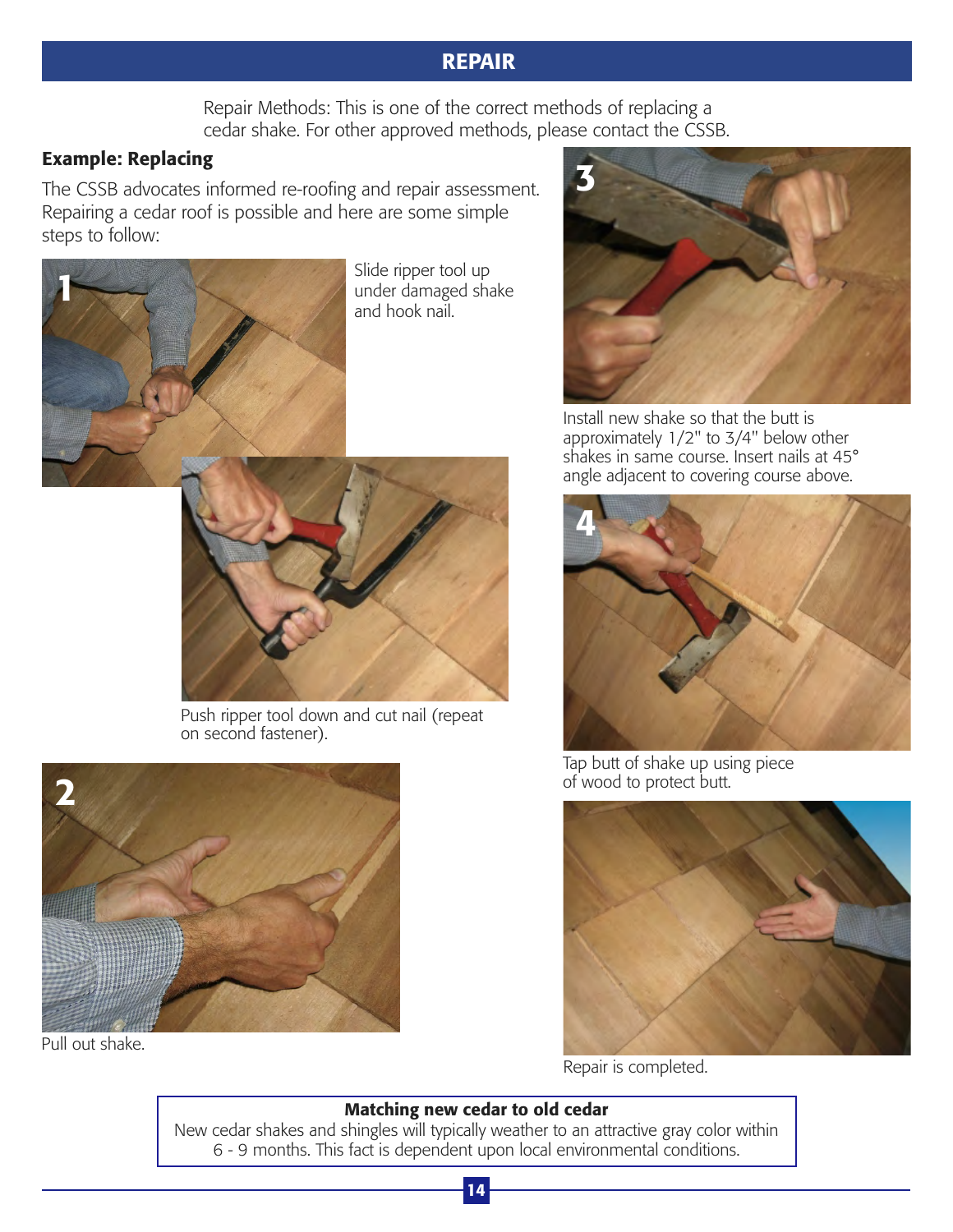## REPAIR

## Repair is possible and practical

Let's face it, re-roofing a home is a large job that should be undertaken only if necessary. Unnecessary re-roofing projects hurt the insurance industry and policy holders with higher costs, and increase waste disposal or recycling needs (remember that cedar is biodegradable and will not linger in landfills as long as many alternative products will). Unnecessary re-roofing projects also harm the cedar shake and shingle industry by implying that products' lifecycles are shorter than they really are. Facts are important, and the photos in this brochure show how repairs are possible.

Unlike alternative synthetic roofing materials, one never has to worry about matching color lots or factory profile designs: cedar will weather to an attractive gray

color and product styles manufactured 100 years ago are still made today. For help in sourcing specific items, the CSSB offers free technical assistance. CSSB Approved Installers perform repair work; visit www.cedarbureau.org for the current member list.

## Example: Shimming

Shimming can be used to repair the odd shake or shingle, filling in a split piece from below. This method is effective, however, no more than 20% of a roof area should be shimmed, for both roofing system integrity and cosmetic appearance purposes. If this 20% limit is reached, one should consider repairing the area with new shakes or shingles OR a complete re-roof job, depending upon the circumstance and level of damage.

![](_page_16_Figure_7.jpeg)

*In general, no more than 25 hail impact splits per 100 square foot section should exist, if repairs are being contemplated.*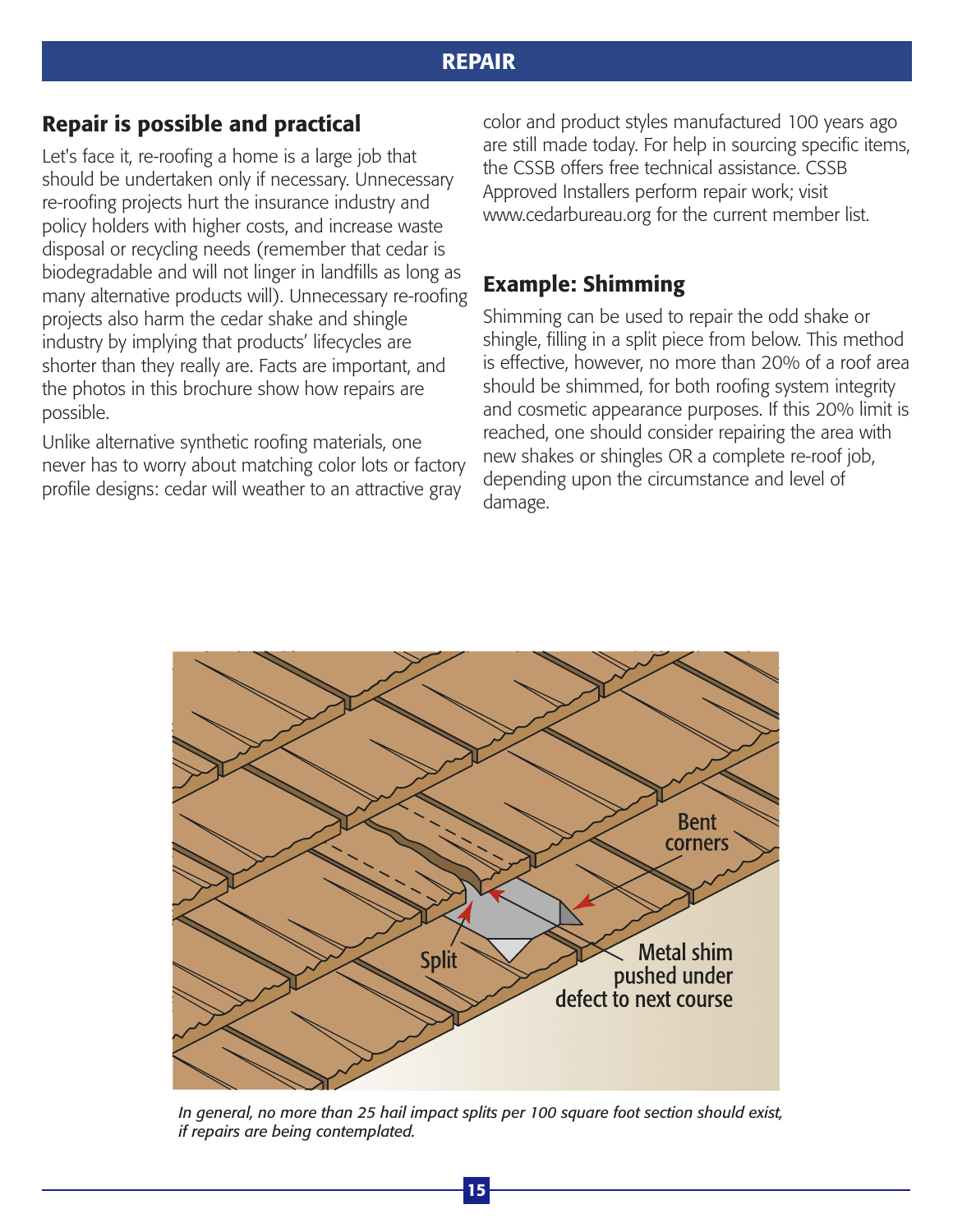## CERTI-LABEL<sup>™</sup> CEDAR RESISTS THE ELEMENTS

![](_page_17_Picture_1.jpeg)

#### **Wind**

Certi-label™ cedar shakes and shingles have undergone the UL-1897 (fourth edition) "Uplift Test for Roof Covering Systems" with exemplary results of 90 PSF (173 MPH) for Certigrade® shingles and 180 PSF (245MPH) for Certi-Split® shakes.

A subsequent report to the UL-1897 fourth edition "Uplift Test for Roof Covering Systems" by a Florida Registered Professional Engineer converted results, using no safety factors. Extrapolation calculations were performed for a specific house in the Dade County area of Florida using the analytical method for wind design of roof cladding set forth in Section 6 of ASCE-7-98 (American Society of Civil Engineers). For a full engineer's report contact the CSSB.

![](_page_17_Picture_5.jpeg)

#### Hail

In order to qualify for UL-2218 Class 3 & 4 impact resistance ratings, Certi-label™ cedar shakes and shingles undergo the same testing procedures as any other roofing product in the marketplace. Certi-label™ products have been tested to meet Class 3 and 4 impact resistance ratings. Unlike many competitive products with replacement color lot issues, the beauty of cedar is that sections can be repaired rather than having to tear off the entire roof. This saves time and money.

![](_page_17_Picture_8.jpeg)

#### Environment

Trees are a renewable resource and an environmentally sound choice. Most wood substitutes deplete nonrenewable natural resources from Mother Nature such as petro-chemicals and ores. Wood is non-toxic, energy efficient to produce and eminently recyclable and biodegradable, unlike substitute products. Certi-label™ shakes and shingles are Envirosmart®, made from I responsibly managed timber stands.

![](_page_17_Picture_11.jpeg)

## Fire

In order to obtain a Class A, B or C fire retardant rating, Certi-label™ cedar shakes and shingles undergo the same testing procedures as any other roofing product in the marketplace. Cedar products are often the subjects of rumors and misunderstanding. It is important for the CSSB to emphasize that a Class A rating is a Class A rating, just as a Class 4 rating is a Class 4 rating: the tests conducted are the same, regardless of product. Certi-Guard® pressure-impregnated fire retardant treated cedar shakes and shingles have been tested to meet Class A, B and C standards for use in fire hazard areas.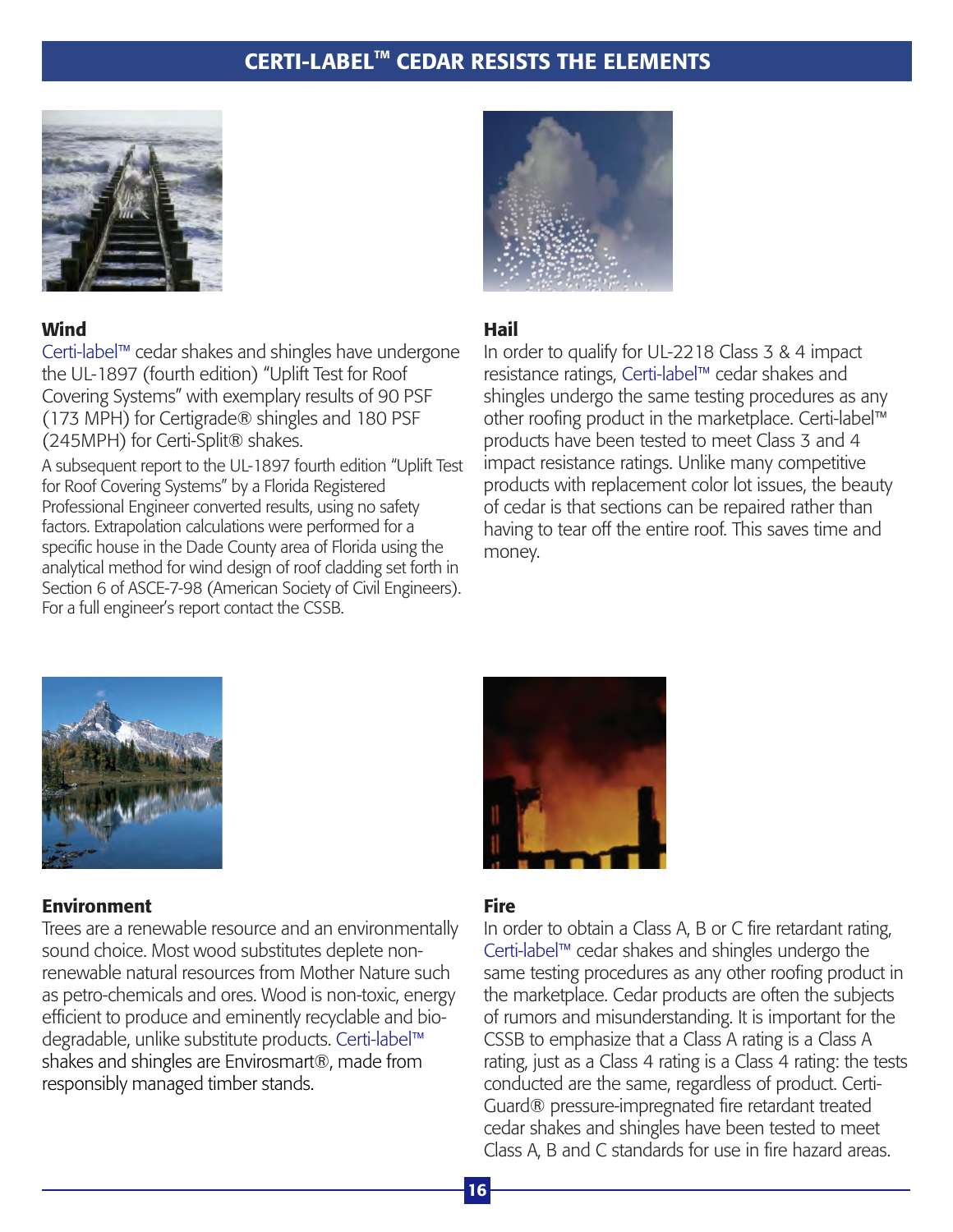## INDEX

| Item                                   | Page Number    | Item                                    | Page Number    |
|----------------------------------------|----------------|-----------------------------------------|----------------|
| American Institute of Architects       | 3              | Limited Product Warranty                | 11             |
| <b>Application Tips</b>                | 4, 5, 6        | Matching New Cedar to Old Cedar         | 7, 14          |
| Approved Installer                     | 1, 8, 15       | Nail Heads or Staple Crowns             | 6              |
| Cedar Quality Auditor                  | 3              | National Weather Service                | 8              |
| Certigrade® Shingle                    | $\overline{2}$ | Natural Weathering Split                | 7              |
| Certi-Sawn® Shake                      | $\overline{2}$ | New Roof Construction Manual            | 6              |
| Certi-Split® Shake                     | $\overline{2}$ | Non-Hailstorm Caused Damage Pictures    | 13             |
| Class 3 and 4 Impact Resistance Rating | 16             | Normal Weathering                       | 7              |
| Class A, B and C Certi-Guard® Cedar    |                | Poor Installation                       | 4              |
| Roofing Systems                        | 16             | Pressure Washing Damage                 | 13             |
| Cosmetic Hail Impact                   | 8              | <b>Product Testing</b>                  | 16             |
| Courses (Uneven)                       | 4              | Product Types                           | $\overline{2}$ |
| Edge Grain                             | $\overline{2}$ | <b>Quality Control</b>                  | 3              |
| Education                              | $\mathcal{G}$  | Renewable Resource                      | 16             |
| Fasteners                              | 4, 5, 6        | Repair Cost Formula                     | 10             |
| Fire resistance                        | 16             | Repair Methods                          | 14, 15         |
| Flat Grain                             | $\overline{2}$ | Repair versus replace claim methodology | 1, 10          |
| Florida State Course Provider          | 3              | Replacing a shake or shingle (method)   | 14             |
| Good Installation                      | 4              | Safety                                  | 9              |
| Grain                                  | $\overline{2}$ | 'Shake shingle'                         | $\overline{2}$ |
| Hail                                   | 8              | Shimming                                | 15             |
| Hail sizes                             | 8              | Shingle                                 | $\overline{2}$ |
| Hailstorm Pictures                     | 12             | Splitting and Curling                   | 7              |
| Handsplit and Resawn Shake             | $\overline{2}$ | Tapersawn Shake                         | $\overline{2}$ |
| Impact Resistance                      | 11, 16         | UL 2218 Impact Resistance Test          | 11, 16         |
| Interlaid Felt                         | 4, 5           | Unnecessary Roof Replacement            | 1              |
| Joints                                 | 4              | Vertical Grain                          | $\overline{2}$ |
| Keyways                                | 4              | Wind Resistance                         | 16             |
| Knots                                  | 4              | Wood Grain                              | $\overline{2}$ |
|                                        |                | Worksheet                               | 9              |